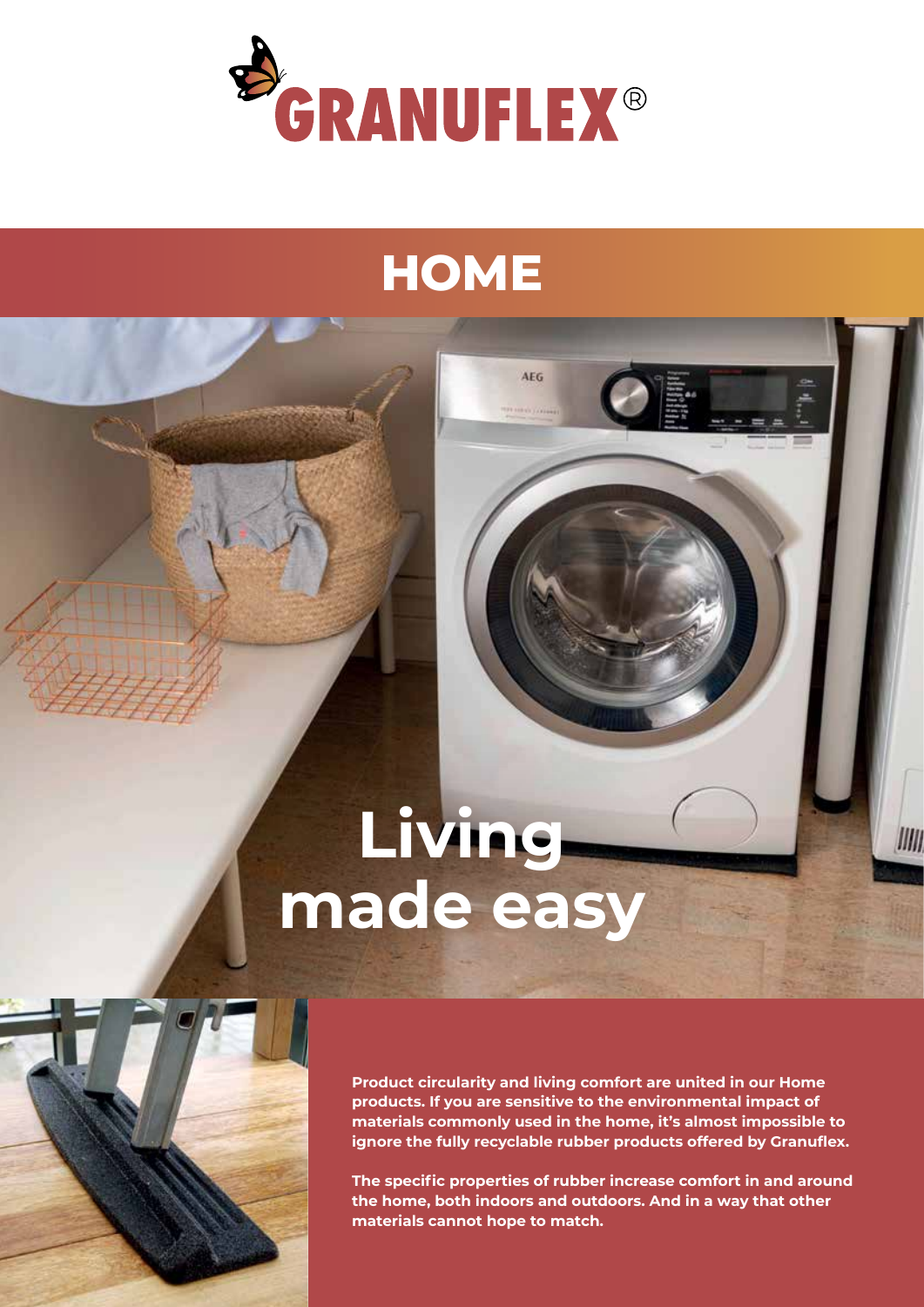Siciliëweg 20, 1045 AS Amsterdam The Netherlands

# **HOBBY**

Rubber tile suitable for many applications. A terrace can be laid on a balcony, roof, patio and/or garden in no time at all. And the installation of a walkway or damping surface is both quick and easy.

Rubber tile for creating an optimally

Rubber tile suitable for many applications. A terrace can be laid on a balcony, roof, patio and/or garden in no time at all. And the installation of a walkway or damping surface is both quick and easy.

damping substructure. Also suitable for laying a terrace on which garden furniture is to be placed. The tile's special open structure allows rain to easily drain through it.

Tile with a long-fibred artificial grass top layer. Without pin/hole connection. Its high quality artificial grass lends it a very natural appearance.

Rubber tile suitable for many applications. A terrace can be laid on a balcony, roof, patio and/or garden in no time at all. And the installation of a walkway or damping surface is both quick and easy.

400x400MM 221ZWA025BL040XX



1,000x1,000MM 223ZWA043BL100XX



### 500x500MM

230KGR030B4050ET









500x500MM 221ZWA025BL050XX



1,000x1,000MM 221ZWA025BL100XX



HOBBY TILE **25MM** SAFETY TILE **43MM**

### ARTIFICIAL GRASS GALLERY TILE NATURAL LOOK **50MM**

### HOBBY TILE **25MM**

### YEARS **YEARS AND RELEASED AT LOCK CONTINUES.** THE CONTINUES IN THE CONTINUES OF THE CONTINUES OF THE CONTINUES OF THE CONTINUES OF THE CONTINUES OF THE CONTINUES OF THE CONTINUES OF THE CONTINUES OF THE CONTINUES OF THE CO SAFE ANTI-SLIP 100% RECYCLABLE SOUND INSULATION

### HOBBY TILE **25MM**



GRANUFLEX**®** RUBBER TILES COMPLY WITH THE REQUIREMENTS OF REACH REGULATION EU 1907/2006. IN ACCORDANCE WITH ENTRY 50 ANNEX XVII OF THIS REACH REGULATION, THIS PRODUCT SHOULD NOT BE USED IN SITUATIONS IN WHICH FREQUENT SKIN CONTACT IS POSSIBLE OR AS A SURFACE ON WHICH CHILDREN REGULARLY PLAY.

**WWW.GRANUBAND.COM**

## **HOME FITNESS**

Conveniently sized fitness mat. Protects any floor in the house where weights are used. Flat on both sides.

Fitness mat specially developed for creating an optimally damped floor in your home. Thanks to the specially profiled structure on the underside, the absorption of sound and vibrations is even further improved. Flat on top.

Fitness mat specially developed for creating a dampened platform when using kettlebells and heavier weights. Thanks to the specially profiled structure on the underside, the absorption of sound and vibrations is optimal.

500x500MM 226ZWA015M1050FH



1,000x1,000MM 226ZWA025M4100HE



500x500MM 226ZWA043AA050FH





### HOME FITNESS BASIC **15MM** HOME FITNESS IMPACT **25MM** HOME FITNESS KETTLEBELL **43MM**